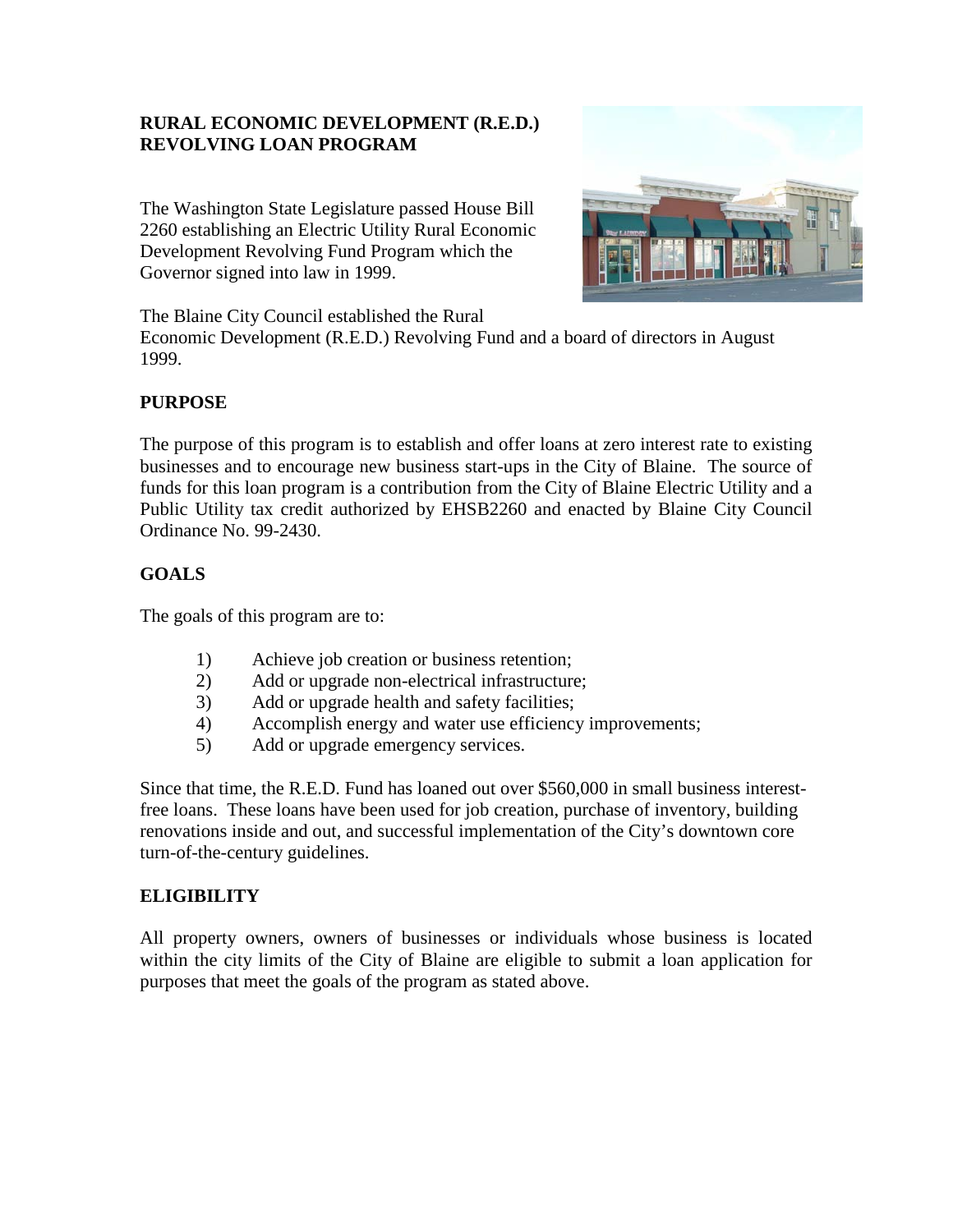## **LOAN PROCESS**

Loan application is initially made through the City of Blaine. The actual loan is provided by Sterling Savings Bank. Call the City of Blaine at (360) 332-8311 for more information.

## **HELPFUL CONTACTS**

Small Business Development Center 115 Unity Street, Suite 101 Bellingham, WA 98225 (360) 778-1762 Email: [Jennifer.Shelton@wwu.edu](mailto:Jennifer.Shelton@wwu.edu) Web: [www.wsbdc.org](http://www.wsbdc.org/)

Center for Economic Vitality College of Business & Economics Western Washington University 119 N. Commercial St. Suite 175 Bellingham, WA 98225-4455 (360) 733-4014 Web: [www.cevforbusiness.com](http://www.cevforbusiness.com/)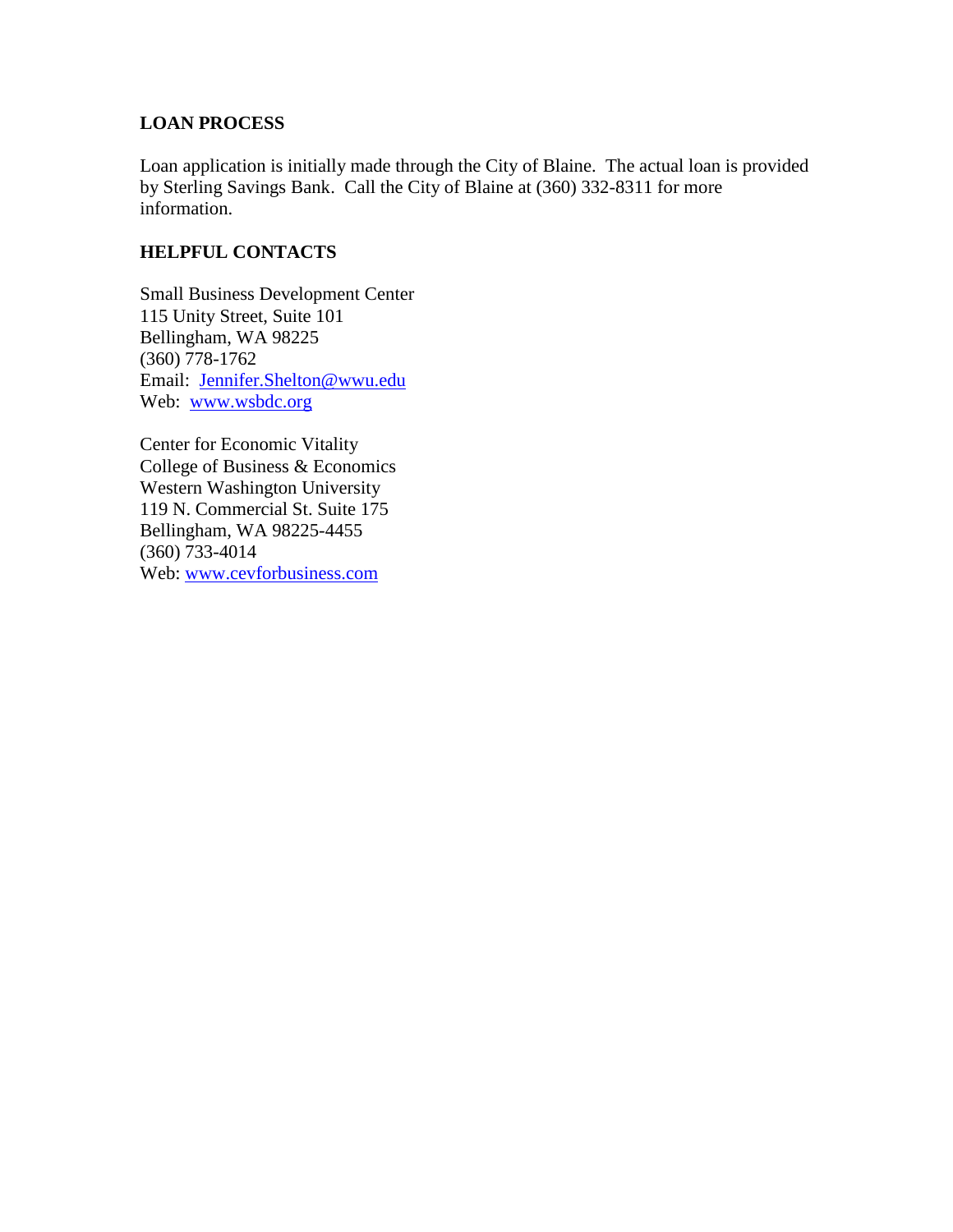### **CITY OF BLAINE, WASHINGTON RURAL ECONOMIC DEVELOPMENT (RED) REVOLVING FUND**

### **PURPOSE**

The purpose of this program is to establish and offer loans at below market interest rates to existing businesses and to encourage new business start-ups in the City of Blaine. The source of funds for this loan program is a contribution from the City of Blaine Electric Utility and a Public Utility tax credit authorized by EHSB2260 and enacted by Blaine City Council Ordinance No. 99-2430.

## **GOALS**

The goals of this program are to:

- 1) Achieve job creation or business retention;
- 2) Add or upgrade nonelectrical infrastructure;
- 3) Add or upgrade health and safety facilities;
- 4) Accomplish energy and water use efficiency improvements;
- 5) Add or upgrade emergency services.

#### **ELIGIBILITY**

All property owners, owners of businesses or individuals, whose business is located within the city limits of the City of Blaine or whose business is a customer of City of Blaine Electric Utility, are eligible to submit a loan application for purposes that meet the goals of the program as stated above.

#### **REVOLVING LOAN FUND**

The RED Funds will be used to leverage additional matching funds from the lending institution. The funds will be issued as loans to eligible businesses at below market rates for the purpose of stimulating economic development and revitalization of existing businesses and the start-up of new businesses.

These RED Funds will be used for the purposes of guaranteeing a conventional loan at below market interest rates. No interest will be received on these guaranteed funds in order to buy down the interest rate for this loan program. All loans will be made through the lending institution, under standard loan procedures of the lending institution.

#### **TERMS**

Terms are flexible based upon the need of the business.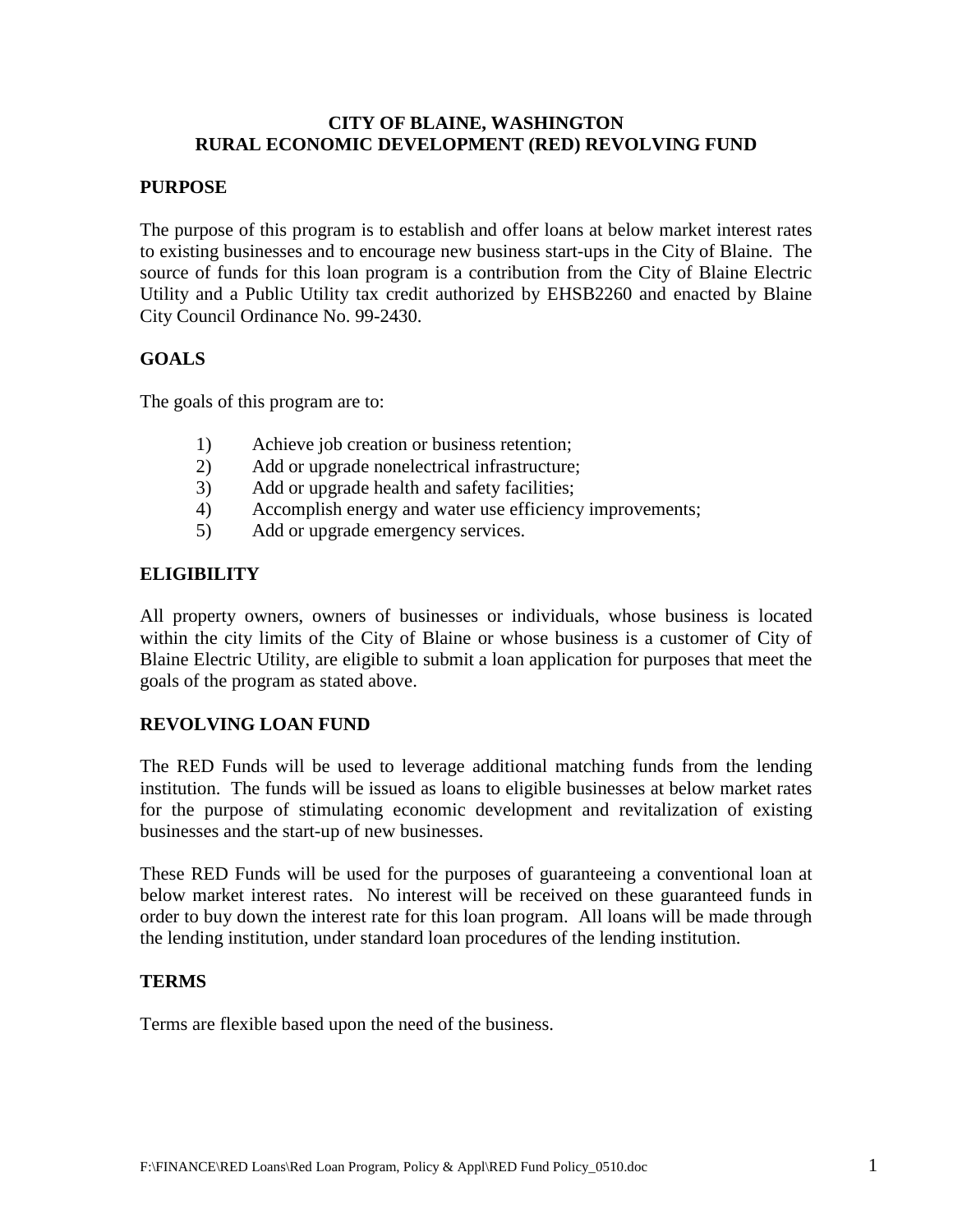# **LOAN REQUIREMENTS**

With all loans there will be requirements for compliance with City and State regulations.

## **DEFAULT**

The lending institution will obtain adequate security on all loans, enforceable in the case of default on the part of the borrower. Per the loan agreement, all costs associated with collection will be charged to the borrower.

## **LOAN APPLICATION**

The following documents will be required for all loan requests, unless it is determined that a particular item is not required.

- 1) Applicant's name and address.
- 2) Names, addresses, resumes, references of owners, investors or management of business.
- 3) Articles of Incorporation, By-Laws, Trade Name Affidavit or Franchise Agreements.
- 4) A business plan which contains information regarding the products or services to be offered; methods of accounting, financing, marketing, sales, merchandising and other disciplines proposed to be used for business growth and expansion.
- 5) Letters of commitment from other funding sources.
- 6) Current balance sheet.
- 7) Up to three years of historical balance sheets, cash flow statements and income statements and federal tax returns.
- 8) Pro-forma balance sheets, cash flow statements and income statements for term of the loan but not less than three years.
- 9) Corporate resolution authorizing certain officers to borrow on behalf of the corporation.
- 10) Certificate of good standing from the Secretary of State.
- 11) If personal assets are required as collateral, an appraisal and title insurance may be required.
- 12) Previous two years of tax returns on the business.
- 13) Personal financial statement (an audit report may also be obtained).
- 14) A detailed, itemized description of the use of the loan proceeds, date project will commence, completion date.
- 15) A business plan which describes how the business will repay the loan.

## **LOAN AGREEMENT**

In addition to a promissory note, disclosure statement, and confession of judgment agreement, the borrower will be required to sign a loan agreement that incorporates the following information.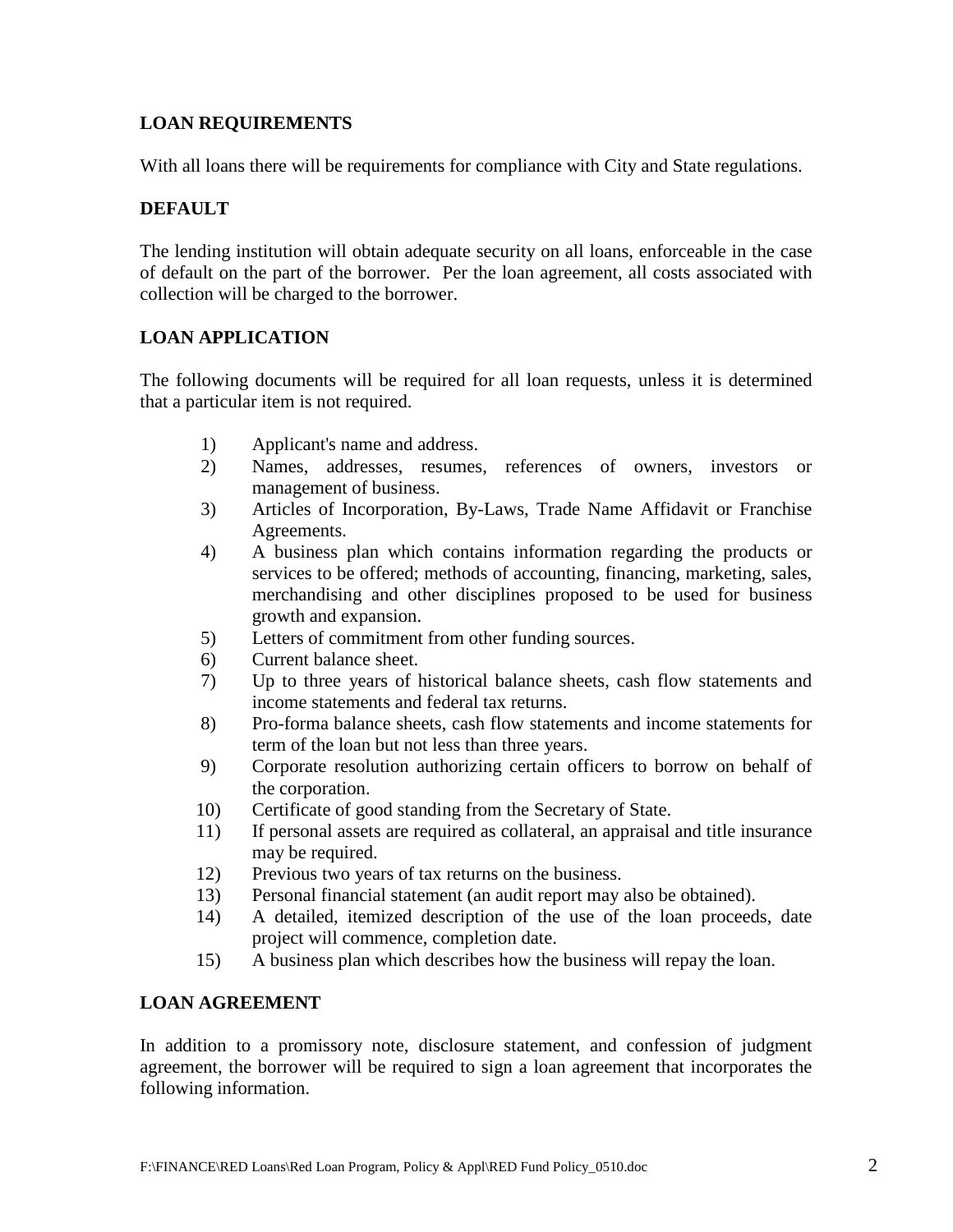- 1) Project description and scope of work;
- 2) Project schedule and completion date;
- 3) Total project funding, including a description of the amounts, sources, and uses of non-RED and RED funds;
- 4) Bids, invoices or architectural renderings;
- 5) Number of jobs expected to be created;
- 6) Due and payable clauses for business sale or reason;
- 7) Causes and actions in cases of default;
- 8) Repayment clause if the business moves from the community;
- 9) Time of performance provision;
- 10) Explanation of the borrower's reporting requirements;
- 11) Names and addresses of all involved parties.

#### **DISCLOSURE**

Financial information on the individual business and their owners will be kept confidential. Only the RED review committee and the City of Blaine staff will have access to these records. The terms, amounts and actual contracts between the RED, City of Blaine and the borrowers will be public record and will be made available upon request.

#### **REVIEW PROCESS**

The applicant will submit the information requested by the loan application initially to the City of Blaine. The City's RED Loan Committee will review the loan application and the applicant's credit history. (The applicant may be contacted to meet with the RED Committee if further clarification is needed.) The RED Committee will then issue a written recommendation in respect to the application submitted. The applicant, based upon the RED Committee comments, will then seek final loan qualification and approval from the lending institution.

#### **REAPPLICATION**

Should an applicant be denied funding, he/she may reapply in order to address the reasons or condition for which the loan was denied. No provision for appeal to a higher authority exists within this program.

#### **RED LOAN COMMITTEE**

The RED Loan Committee will be composed of members from the following groups:

- 1) City Council Member
- 2) Blaine Improvement Group or Chamber of Commerce Member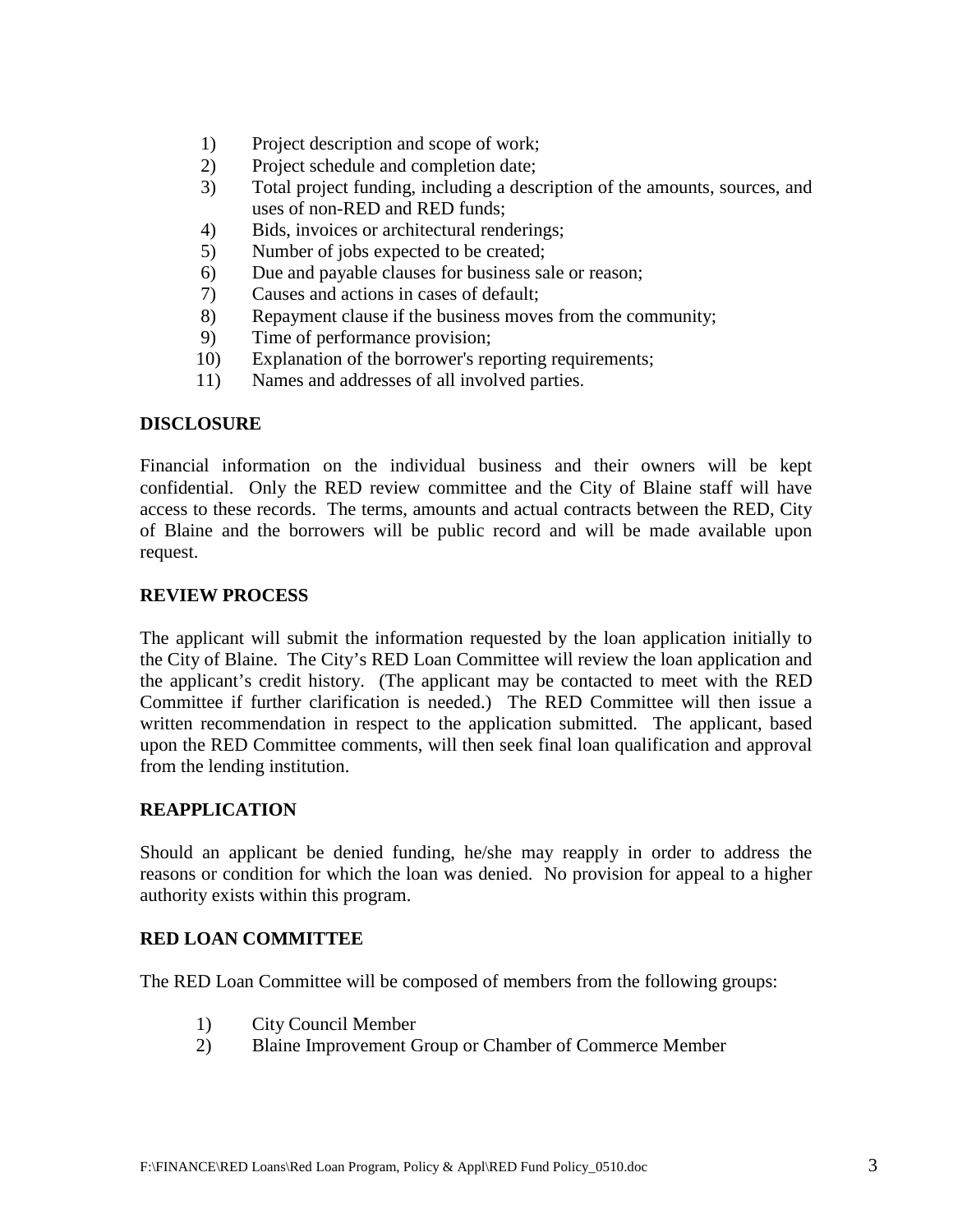- 3) Ex-Officio Member from the lending institution. (This member does not have voting privileges and serves to provide lending expertise to the Board.)
- 4) City of Blaine Staff Member
- 5) Banking Institution Member

## **FUNDING**

The R.E.D. Fund has a total amount of \$50,000 in funds on an annual basis or until the State of Washington discontinues this program.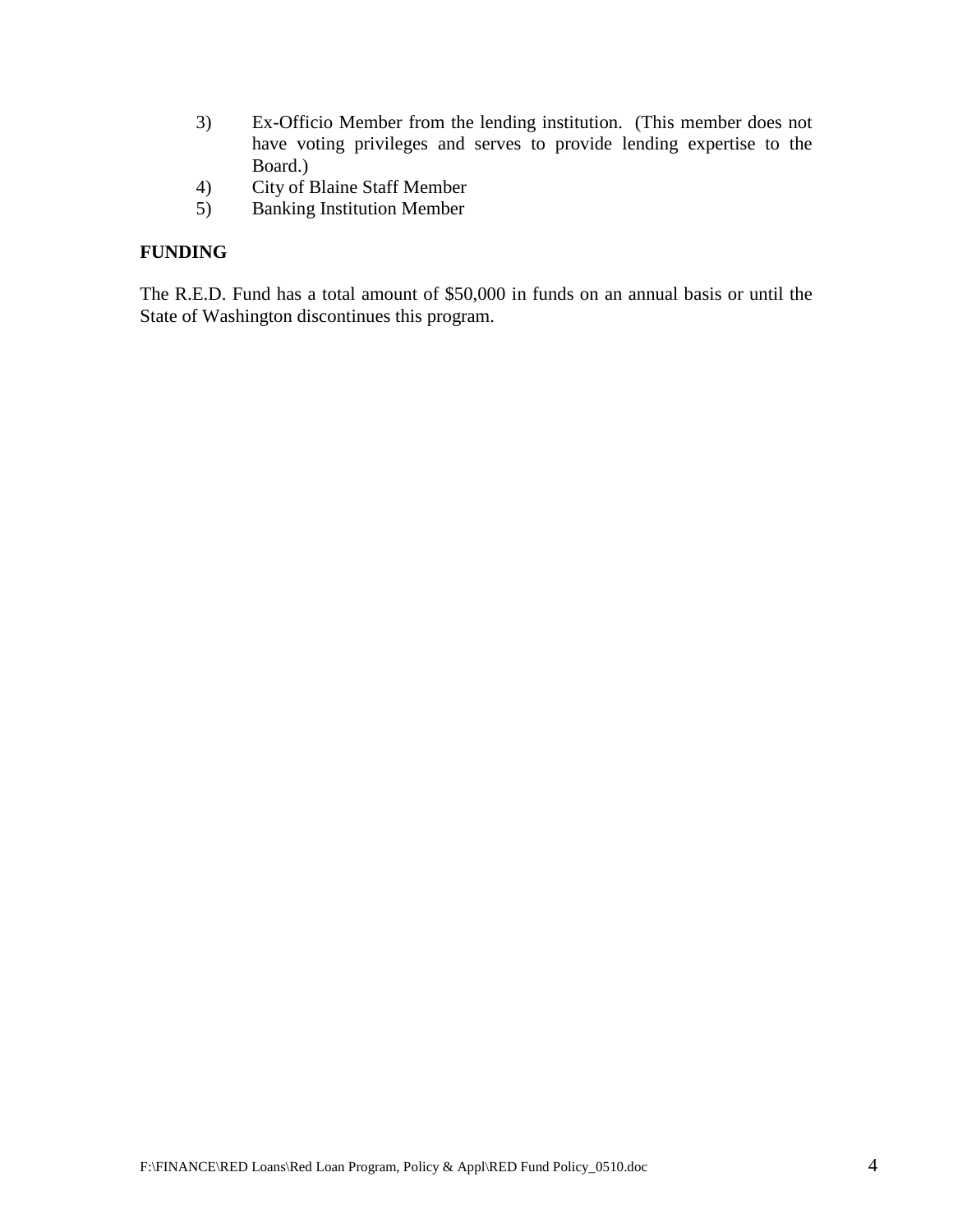#### **CITY OF BLAINE LOAN AGREEMENT FOR RURAL ECONOMIC DEVELOPMENT (RED) REVOLVING FUND**

THIS LOAN AGREEMENT is made and entered into this \_\_\_\_\_\_\_ day of \_\_\_\_\_\_ \_\_\_\_\_\_, by and between the City of Blaine, WA a Municipal Corporation, hereinafter called "CITY", and \_\_\_\_\_\_\_\_\_\_\_\_\_\_\_\_\_\_\_\_ (name of loan applicant),

#### **W I T N E S S E T H:**

**WHEREAS,** the CITY has instituted a RED loan program in the City of Blaine in order to assist existing businesses in the City of Blaine, and to encourage new businesses to organize and locate in the City of Blaine by facilitating loans to such businesses at below market interest rates, and

**WHEREAS,** the CITY has entered into a loan agreement with Sterling Bank to provide for loans to eligible applicants pursuant to such loan program, and

**WHEREAS,** the APPLICANT desires to apply for a loan for such purposes and to comply with all requirements, rules and regulations for the submission of an application for such loan, and

**WHEREAS,** the parties hereto to set to writing their agreements in regards to such loan application pursuant to the RED Loan Program of the CITY.

**NOW THEREFORE,** it is agreed between the CITY and the APPLICANT as follows:

1. Eligibility. The APPLICANT certifies that the purpose for making application for such loan is one or more of the following indicated by a check mark.

- a) Achieve job creation or business retention.
- b) To add or upgrade a nonelectrical infrastructure.

c) To add or upgrade health and safety facilities.

\_\_\_\_\_\_\_ d) To accomplish energy and water use efficiency improvements.

e) To add or upgrade emergency services.

2. Loan Application and Closing. APPLICANT agrees to forthwith submit a loan application to Sterling Bank and to comply with the requirements of Sterling Bank for such loan based upon the standard criteria and procedures of Sterling Bank including the execution and delivery of all loan documents and documents regulating the disbursement of funds from loan proceeds.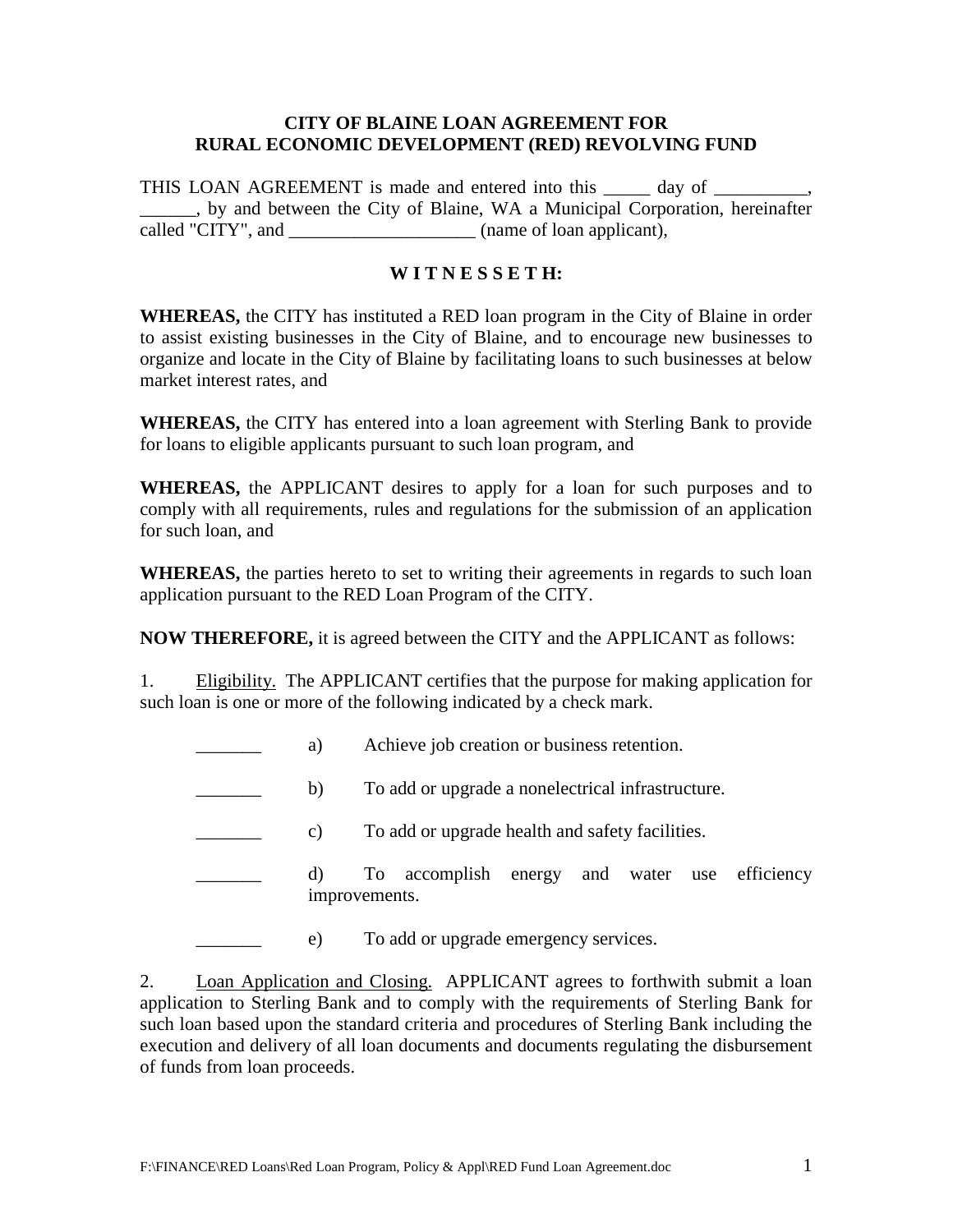3. Project Description and Scope of Work. APPLICANT agrees to use the loan proceeds for the purposes indicated in paragraph 1 above for the business located at \_\_\_\_\_\_\_\_\_\_\_\_\_\_\_\_\_\_\_\_\_(address of business). The description of the project for which the loan proceeds are to be used, the schedule and completion date for the project are set forth on attached Exhibit "A".

4. Project Funding. The APPLICANT certifies that the subject project is to be funded as follows:

- a) Funds borrowed from \_\_\_\_\_\_\_\_\_\_\_\_\_ pursuant to the RED Loan Program.
- b) Funds contributed from other sources.

TOTAL PRODUCERS AND TOTAL TOTAL PRODUCERS AND TOTAL PRODUCERS AND TOTAL PRODUCERS AND TOTAL PRODUCERS.

The source of funds identified above as "other sources" is:

5. Bids, Invoices or Architectural Renderings. The bids, invoices or architectural renderings, as applicable, for the subject project are attached hereto as Exhibit "B".

\_\_\_\_\_\_\_\_\_\_\_\_\_\_\_\_\_\_\_\_\_\_\_\_\_\_\_\_\_\_\_\_\_\_\_\_\_\_\_\_\_\_\_\_\_\_\_\_\_\_\_\_\_\_\_\_\_\_\_\_\_\_\_\_\_\_ \_\_\_\_\_\_\_\_\_\_\_\_\_\_\_\_\_\_\_\_\_\_\_\_\_\_\_\_\_\_\_\_\_\_\_\_\_\_\_\_\_\_\_\_\_\_\_\_\_\_\_\_\_\_\_\_\_\_\_\_\_\_\_\_\_\_ \_\_\_\_\_\_\_\_\_\_\_\_\_\_\_\_\_\_\_\_\_\_\_\_\_\_\_\_\_\_\_\_\_\_\_\_\_\_\_\_\_\_\_\_\_\_\_\_\_\_\_\_\_\_\_\_\_\_\_\_\_\_\_\_\_\_

6. Due and Payable Clause. APPLICANT agrees that the security documents given by the APPLICANT as security for any loan made with pursuant to this agreement shall contain the following restrictions on the sale of the business which is the subject of such loan:

"If the businesses or any interest therein, which is the subject of a loan made pursuant to the Blaine RED Loan Program, is sold or transferred by the APPLICANT without the CITY'S written consent, excluding (a) the creation of a lien or encumbrance subordinate to the security document given to for such loan, (b) a transfer by devise, descent or by operation of law upon the death of a joint owner, or (c) the grant of any leasehold interest of three (3) years or less not containing an option to purchase, the CITY may at CITY'S option, declare all sums secured by the security document to be immediately due and payable. Furthermore, if the said business or any interest therein is removed from the City of Blaine without the CITY'S prior consent, the CITY may, at the CITY'S option, declare all sums secured by the security document to be immediately due and payable."

7. Default. APPLICANT agrees that the security documents given by the APPLICANT as security for any loan made with Sterling Bank pursuant to this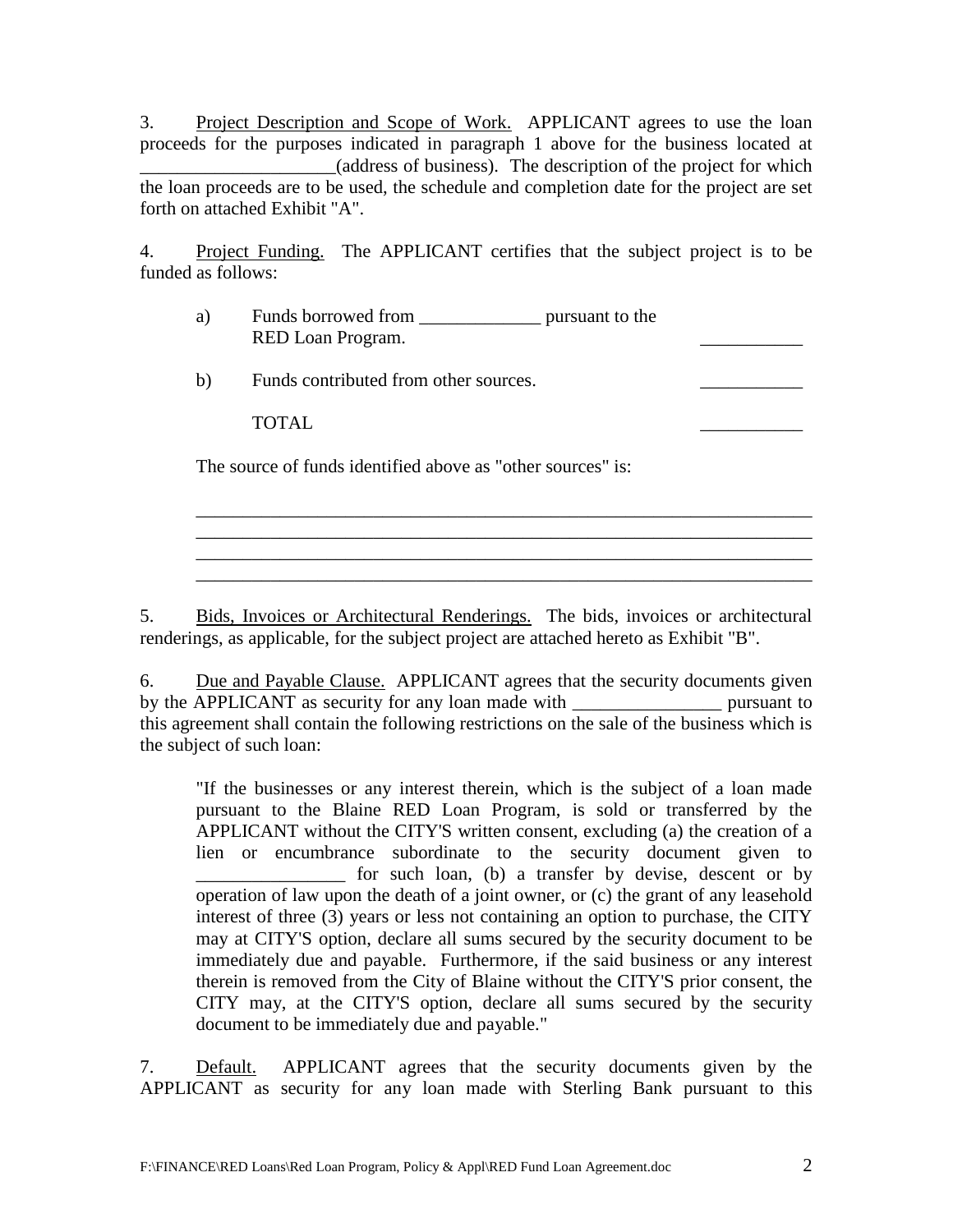agreement shall contain provision for notice to the APPLICANT in the event of default, default interest rate, foreclosure and repossession of business assets in the event of failure by the APPLICANT to cure the default and provisions for collection of the principal loan proceeds plus accrued interest, legal fees and all cost of collection.

8. Time of Performance. APPLICANT agrees to forthwith apply to Sterling Bank for the loan contemplated by this agreement within fifteen (15) days from the date of this agreement, and failure to do so shall cause this agreement to terminate and be of no further force and effect.

9. Reporting Requirements. The APPLICANT shall report in writing to the CITY in thirty-day intervals the progress the APPLICANT makes in the acquisition of its loan pursuant to this agreement and shall make a final written report to the CITY upon receipt of such loan.

10. Names and Addresses of Involved Parties. The APPLICANT agrees to furnish to CITY the names and addresses of all persons having an ownership interest or financial interest in the project funded by loan proceeds acquired pursuant to this agreement.

11. Binding Effect of Agreement. This agreement shall be binding upon and shall insure to the benefit of the parties hereto and the heirs, personal representatives and approved assigns of the APPLICANT.

12. Time of the Essence. Time is of the essence in the performance of the terms and conditions of this agreement and in the event the APPLICANT shall fail to comply in a timely manner with all the terms and provisions of this agreement, the CITY may terminate this agreement upon giving ten (10) days advance written notice thereof to the APPLICANT and failure to cure such default within the said ten (10) days, shall be cause for the termination of this agreement.

13. Notice. All notices herein provided for shall be given by personal delivery or by certified mail, return receipt requested, postage prepaid at the address given below.

DATED effective the day and year first above written.

# CITY:

City of Blaine, WA.

 $BY:$ 

City Manager 344 H Street Blaine, WA 98230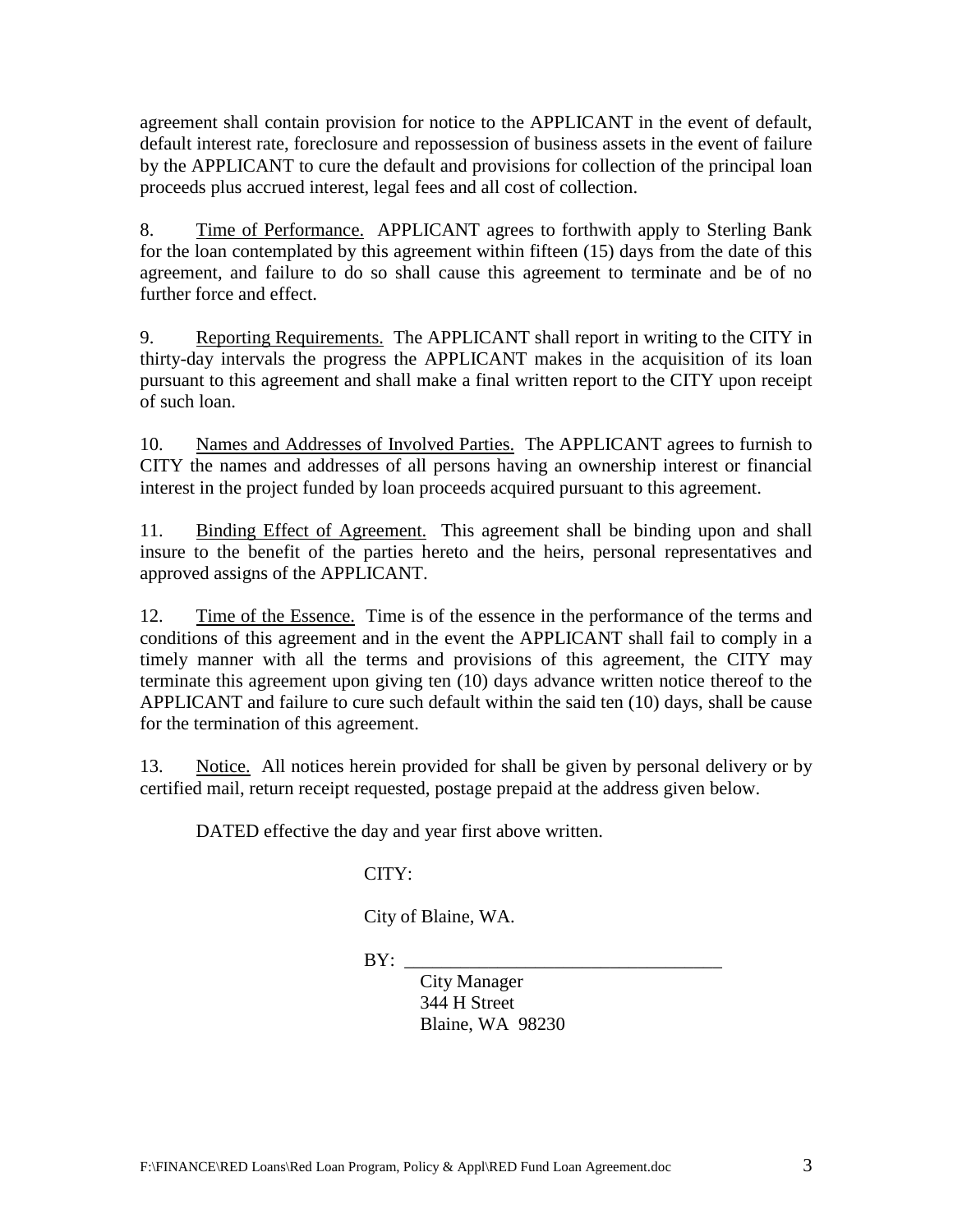## **APPLICANT:**

| Signature |  |
|-----------|--|
|-----------|--|

**APPLICANT:** 

Signature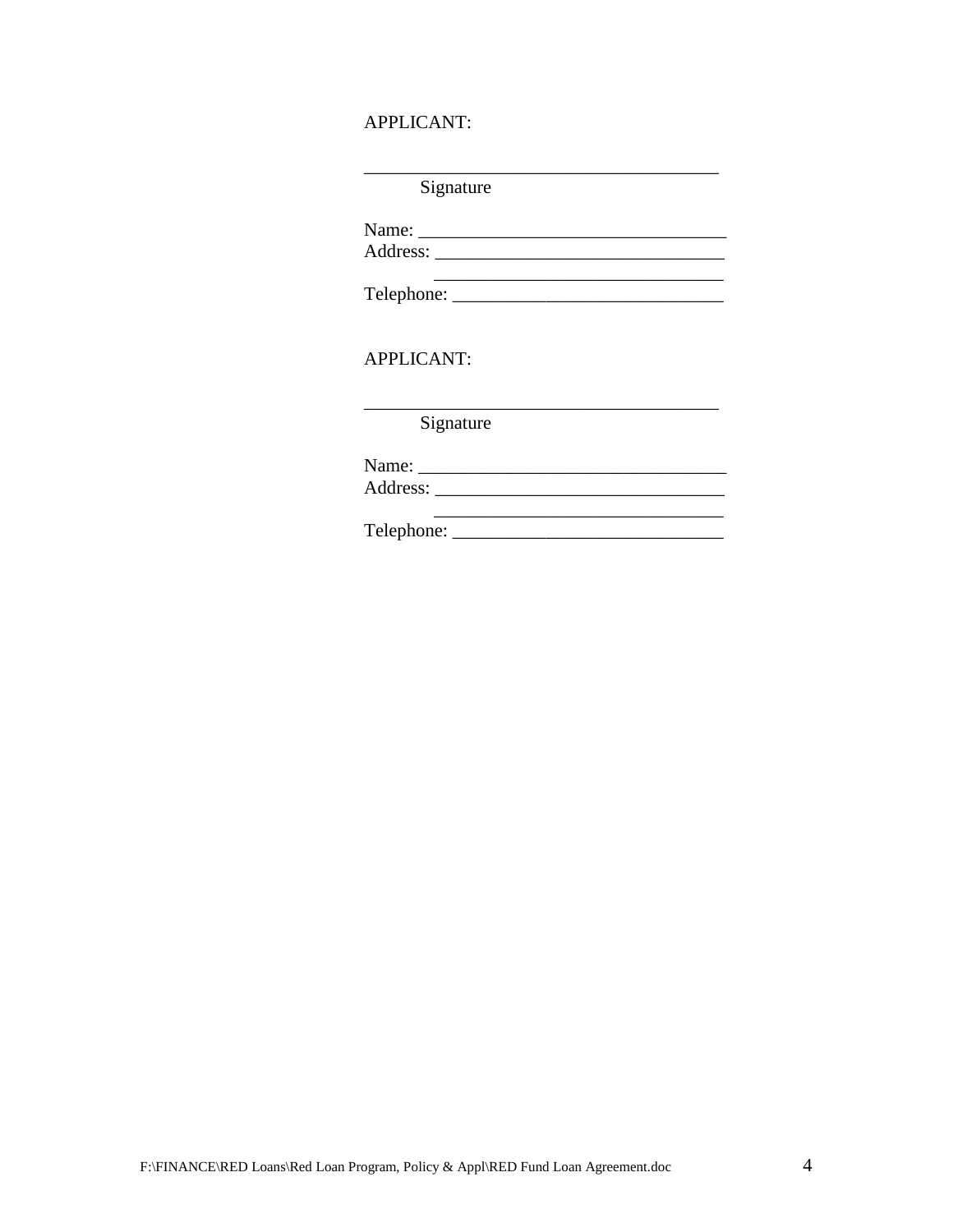| 1        |                                                                   |                                                                                                                 |  |  |
|----------|-------------------------------------------------------------------|-----------------------------------------------------------------------------------------------------------------|--|--|
| 2        |                                                                   |                                                                                                                 |  |  |
| 3        |                                                                   |                                                                                                                 |  |  |
| 4        |                                                                   |                                                                                                                 |  |  |
| 5        |                                                                   |                                                                                                                 |  |  |
| 6        |                                                                   | IN THE SUPERIOR COURT OF THE STATE OF WASHINGTON                                                                |  |  |
| 7        | IN AND FOR THE COUNTY OF WHATCOM                                  |                                                                                                                 |  |  |
| 8        | CITY OF BLAINE,                                                   |                                                                                                                 |  |  |
| 9        | Plaintiff,                                                        | No.                                                                                                             |  |  |
| 10       | VS.                                                               | <b>CONFESSION OF JUDGMENT</b>                                                                                   |  |  |
| 11       |                                                                   |                                                                                                                 |  |  |
| 12       | Defendant.                                                        |                                                                                                                 |  |  |
| 13       |                                                                   |                                                                                                                 |  |  |
| 14       | <b>JUDGMENT SUMMARY</b>                                           |                                                                                                                 |  |  |
| 15       | Creditor:<br>Debtor:                                              | City of Blaine                                                                                                  |  |  |
| 16       | Principal Judgment:<br>Interest on Principal Amount -             | \$                                                                                                              |  |  |
| 17       | @<br>$\frac{9}{6}$ :<br>Attorneys' Fees:                          | $\mathfrak{S}$<br>\$.                                                                                           |  |  |
| 18       | Less Amounts Paid by Defendants:<br><b>Total Judgment Amount:</b> | \$<br>\$                                                                                                        |  |  |
| 19       | Total Judgment shall bear<br>interest at the rate of:             | % per annum                                                                                                     |  |  |
| 20<br>21 | Attorneys for Judgment<br>Creditor:                               | Jonathan K. Sitkin                                                                                              |  |  |
| 22       | Attorney for Judgment                                             | Chmelik Sitkin & Davis P.S.                                                                                     |  |  |
| 23       | Debtors:                                                          |                                                                                                                 |  |  |
| 24       |                                                                   |                                                                                                                 |  |  |
| 25       |                                                                   |                                                                                                                 |  |  |
|          |                                                                   |                                                                                                                 |  |  |
|          | <b>CONFESSION OF JUDGMENT - 1</b>                                 | <b>CHMELIK SITKIN &amp; DAVIS P.S.</b><br>ATTORNEYS AT LAW<br>1500 Railroad Avenue Bellingham, Washington 98225 |  |  |

 $\mathbf{\mathcal{L}}$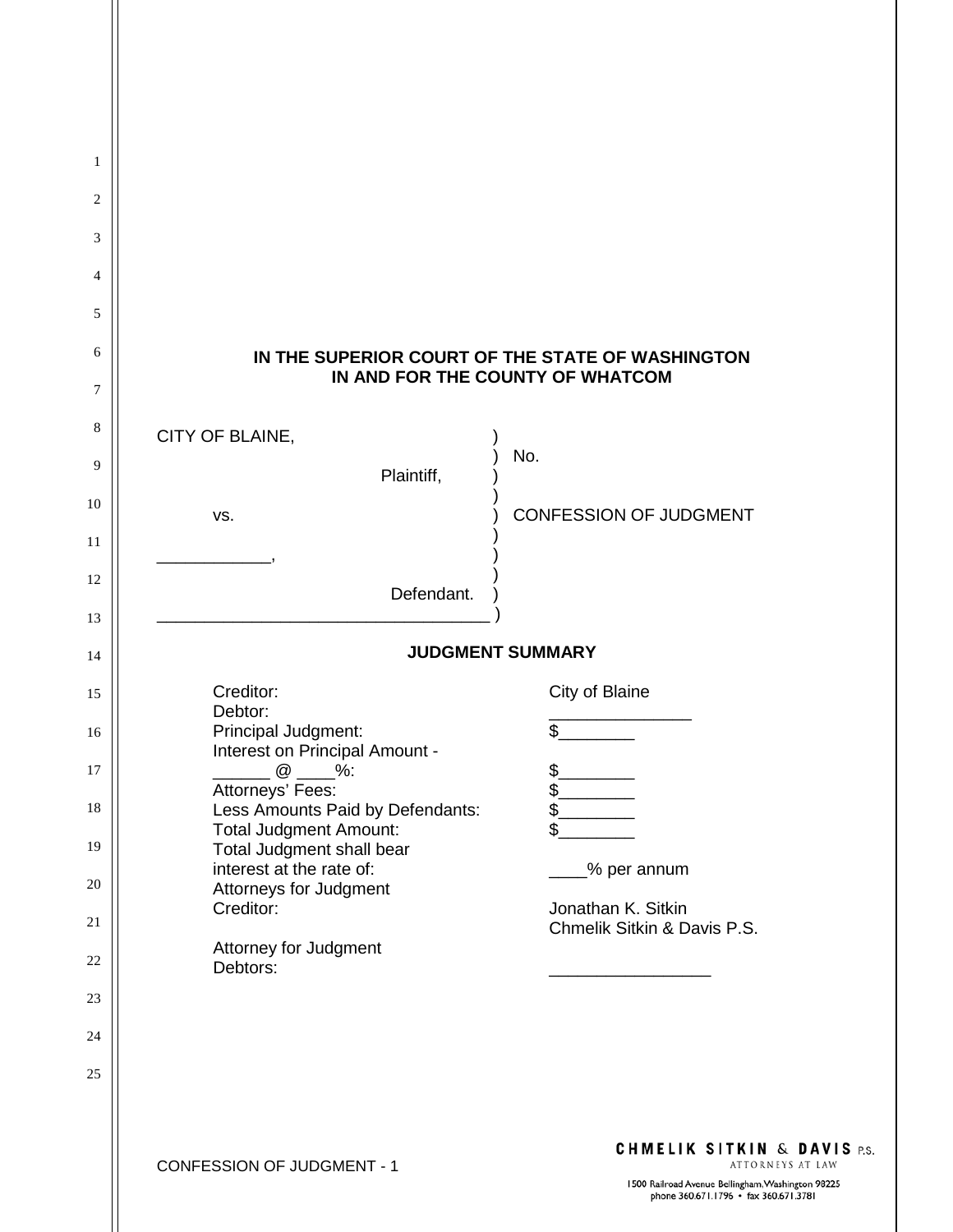Judgment is entered into by Defendant \_\_\_\_\_\_\_\_\_\_\_\_\_\_\_\_\_\_\_ ("Defendant") as a result of a Rural Economic Development loan ("RED Loan") from the City of Blaine ("Plaintiff") to Defendant, whereby Plaintiff loaned to Defendant the principal sum of \_\_\_\_\_\_\_\_\_\_\_\_\_\_\_\_\_\_\_\_\_\_\_\_, and a loan agreement (the "Loan Agreement") was executed by Defendant and is attached hereto as Exhibit "A" and is incorporated by this

**1. Facts Supporting Confession of Judgment**. This Confession of

reference.

**2. Confession of Judgment**. Defendant hereby confesses judgment in favor of Plaintiff for the sum of \$\_\_\_\_\_\_\_\_\_\_\_\_\_\_\_, plus \$\_\_\_\_\_\_\_\_\_\_\_\_, representing reasonable costs and attorneys' fees incurred subsequent to the date of execution of this document, plus \$ The presenting interest from the section of the section of the section of the section of the s this Confession of Judgment minus \$\_\_\_\_\_\_\_\_, representing payments made by Defendant after execution of this Confession of Judgment by Defendant. I hereby authorize the City of Blaine to fill in the foregoing amounts and to submit this to the Court, without notice upon my default under the Loan Agreement, provided that the amounts are substantiated by an affidavit filed contemporaneously by the City of Blaine attesting to such amounts.

**3. Effect of Confession of Judgment**. This statement confessing and authorizing the entry of judgment is being left in the possession of Chmelik Sitkin & Davis P.S., for entry with the Whatcom County Superior Court, if Defendant defaults under the Loan Agreement. Plaintiff is entitled to judgment under and by virtue of the foregoing, in accordance with the provisions of RCW 4.60. Defendant agrees that venue is appropriate in Whatcom County, Washington.

1

2

**CHMELIK SITKIN & DAVIS P.S.** ATTORNEYS AT LAW

1500 Railroad Avenue Bellingham, Washington 98225 phone 360.671.1796 · fax 360.671.3781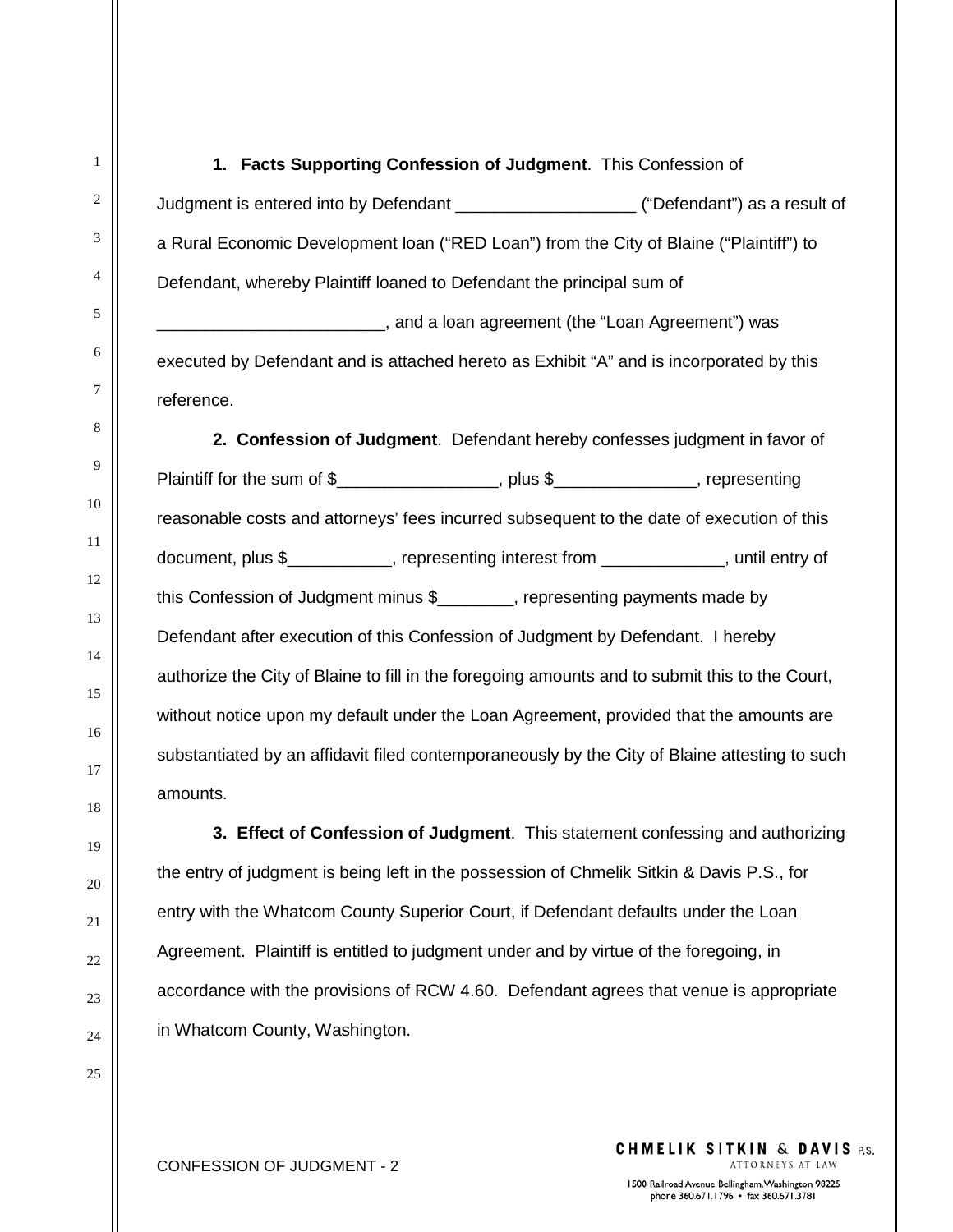|                                                                                                 | 4. Understanding of Agreement. Defendant hereby acknowledges and                             |  |  |
|-------------------------------------------------------------------------------------------------|----------------------------------------------------------------------------------------------|--|--|
| represents as follows: (i) that he has read this Confession of Judgment and understands         |                                                                                              |  |  |
| its contents; (ii) that Chmelik Sitkin & Davis P.S. represents Plaintiff and does not represent |                                                                                              |  |  |
| Defendant; (iii) that Defendant has had the opportunity to have this Confession of              |                                                                                              |  |  |
|                                                                                                 | Judgment reviewed by an attorney of his choice and has been advised to do so; (iv) that      |  |  |
|                                                                                                 | Defendant has either consulted with an attorney or voluntarily chosen not to consult with an |  |  |
|                                                                                                 | attorney before singing this Confession of Judgment; and (v) upon default under the Loan     |  |  |
|                                                                                                 | Agreement, Defendant authorizes Chmelik Sitkin & Davis P.S. to fill in the foregoing blanks  |  |  |
|                                                                                                 | in this Confession of Judgment and to enter it in Whatcom County Superior Court. If the      |  |  |
| RED Loan is fully paid accordingly to the terms of the Loan Agreement, then this                |                                                                                              |  |  |
| Confession of Judgment will be returned to Defendant.                                           |                                                                                              |  |  |
| DATED this ______ day of ___________, 20__.                                                     |                                                                                              |  |  |
|                                                                                                 |                                                                                              |  |  |
|                                                                                                 |                                                                                              |  |  |
| Defendant:_<br><u> 1980 - Jan Barbara, martin da kasar A</u>                                    |                                                                                              |  |  |
| <b>STATE OF WASHINGTON</b>                                                                      |                                                                                              |  |  |
| SS.<br><b>COUNTY OF WHATCOM</b>                                                                 |                                                                                              |  |  |
|                                                                                                 | On this day, __________________, personally appeared before me, and is known to              |  |  |
|                                                                                                 | be the individual described in and who executed the within and foregoing instrument, and     |  |  |
|                                                                                                 | acknowledged that he/she signed the same as his/her free and voluntary act and deed, for     |  |  |
| the uses and purposes therein mentioned.                                                        |                                                                                              |  |  |
|                                                                                                 | GIVEN under my hand and official seal this _____ day of ___________, 20__.                   |  |  |
|                                                                                                 |                                                                                              |  |  |
|                                                                                                 |                                                                                              |  |  |
| CONEESSION OF HIDGMENT - 3                                                                      | <b>CHMELIK SITKIN &amp; DAVIS P.S.</b>                                                       |  |  |

1500 Railroad Avenue Bellingham, Washington 98225<br>phone 360.671.1796 • fax 360.671.3781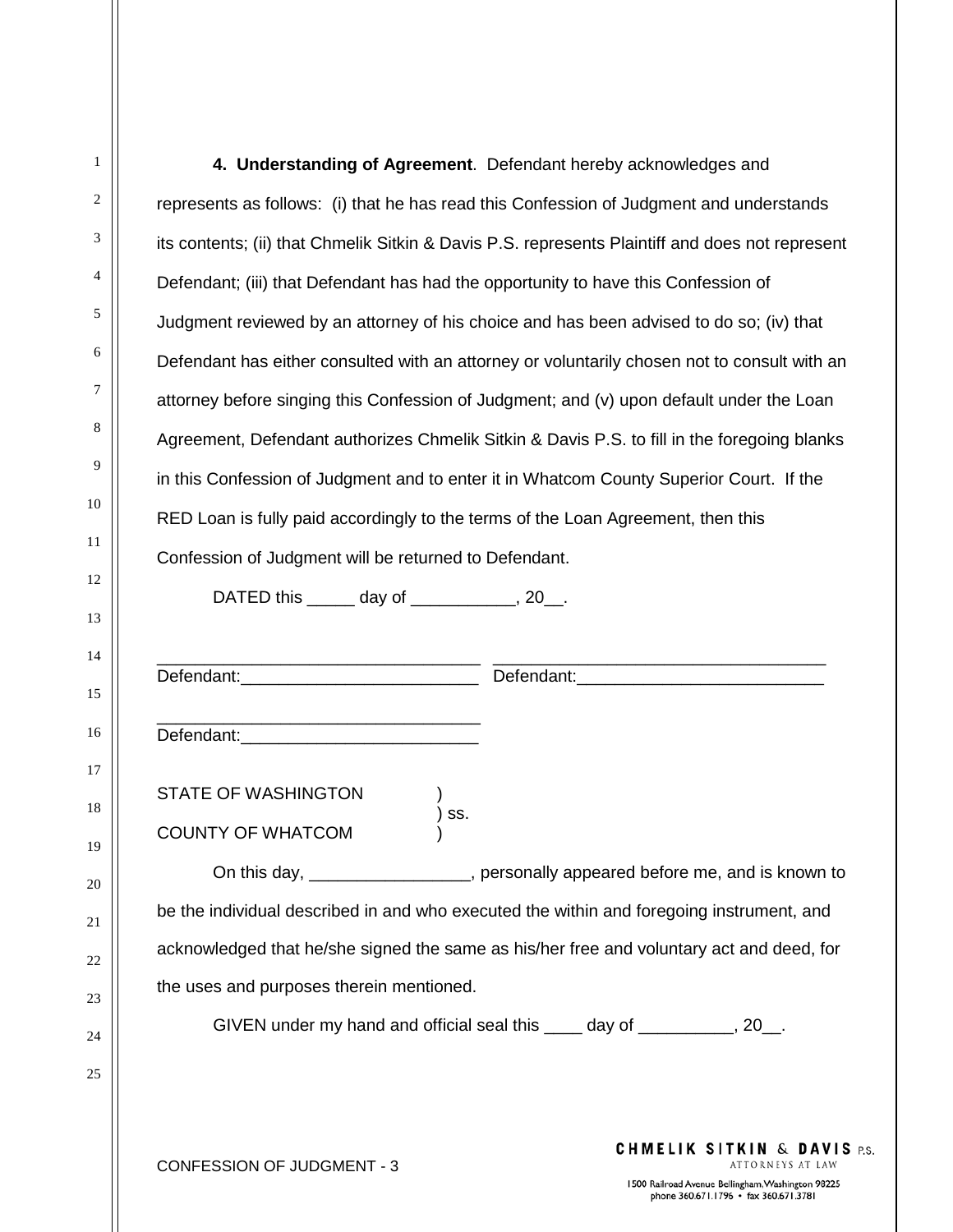

1500 Railroad Avenue Bellingham, Washington 98225<br>phone 360.671.1796 • fax 360.671.3781